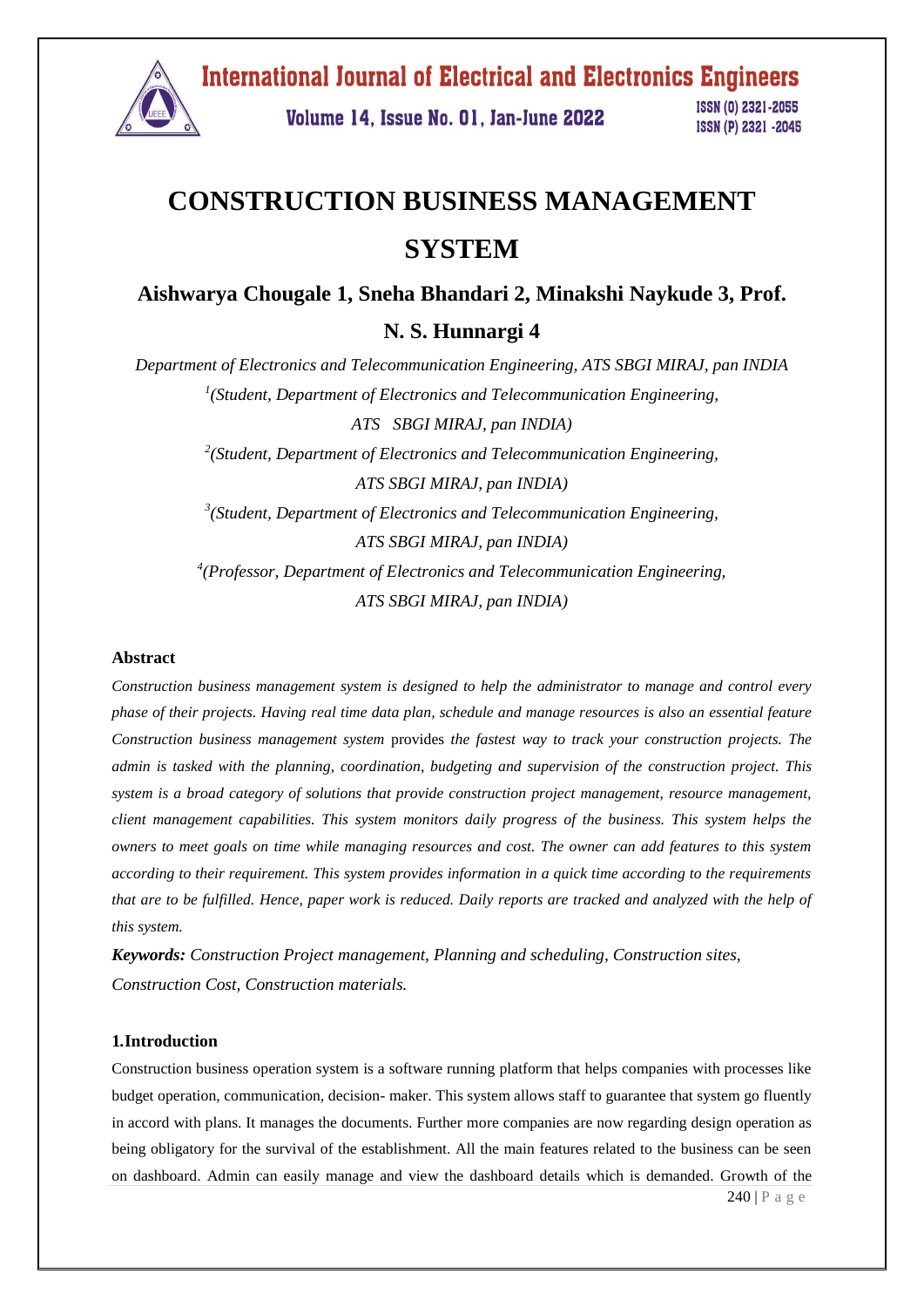

Volume 14, Issue No. 01, Jan-June 2022

ISSN (0) 2321-2055 ISSN (P) 2321 -2045

business can be also seen by the profit and loss statements. Hence, monthly and periodic balance can be calculated within that period of time. With the help of this system, collaboration and collaboration between enterprises participating in a construction design improves. Due to this, there will be increase in the quality of the services and results handed and speed of the work. systems are taken with different objects in order to fulfill some demand or to better the performance of the system. The advanced ideal the design fulfills, the further critical it becomes. In recent times, a great deal of disquisition has been carried out each over the world into creation of automated operation information system tools that enable associations to automate systems for progress reporting. If company is lagging by their targets they can find result by discussion as this software will give them idea about systems anticipated and incurred charges. Company will have proper schedule of whole time. This software will help them to stay on schedule. Company will have power to shuffle the resources in real time. Consider two systems design structure A and design structure B. However, also this construction material can be transferred to structure A by a single click, if design B has spare stuff.

### **2. Project Objectives**

Objects are describing what the project is trying to negotiate, or what business value it will achieve. It can be described as follows-

- 1) Defining the structure of a process reporting system to reflect true systems status at any period.
- 2) To insure finishing and delivering the project on time.
- 3) To assure the delivery of the design within budget.
- 4) To insure reaching the needed position of quality, through reducing problems, perfecting effectiveness,

and applying the applicable control.

- 5) Collection of field data from factual systems.
- 6) Producing the final report grounded on the streamlined data.

#### **3.Project Constraints**

Each design needs to be performed and delivered under some constraints. These constraints are shown,



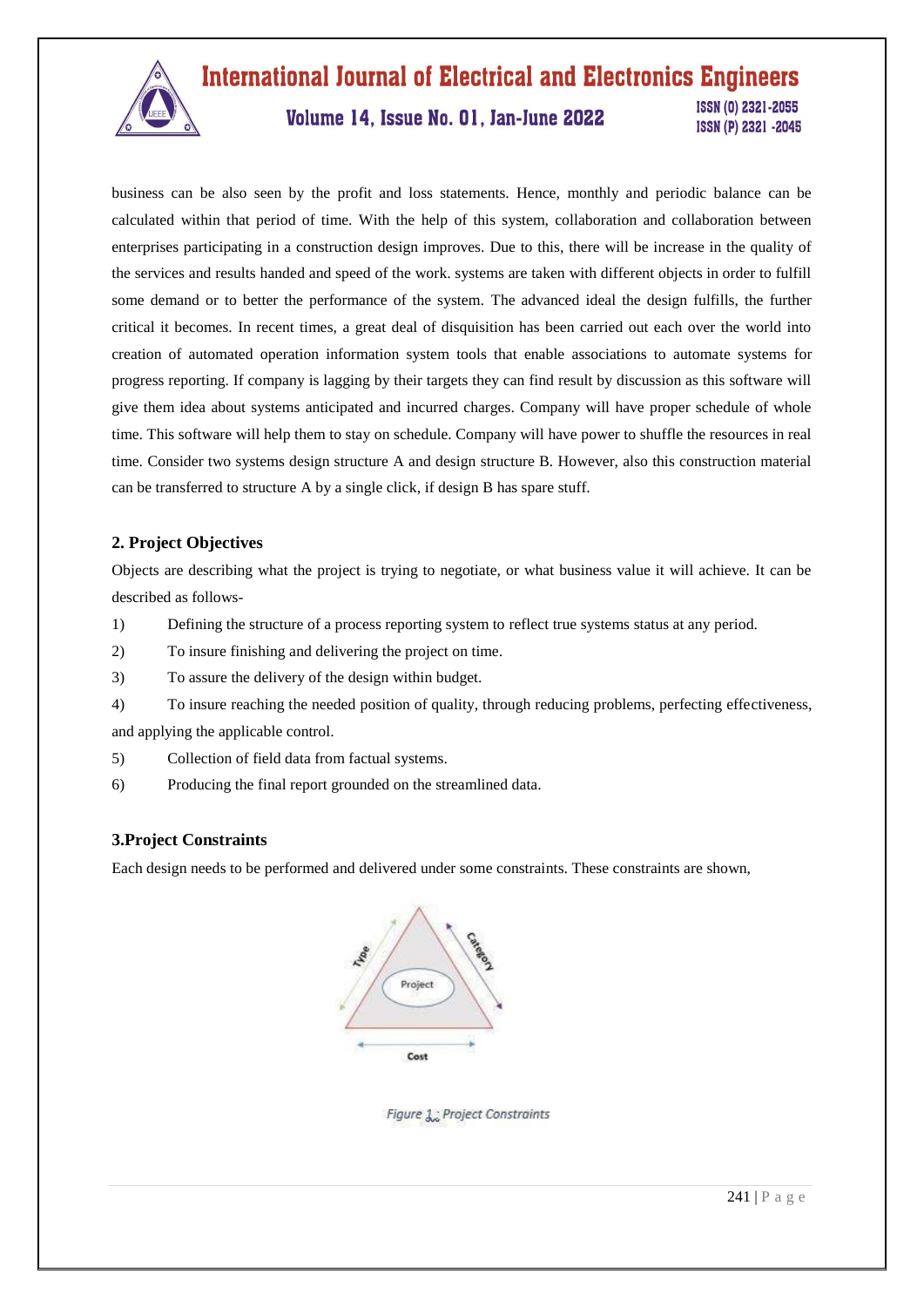

Volume 14, Issue No. 01, Jan-June 2022

ISSN (0) 2321-2055 ISSN (P) 2321 -2045

Types includes the type of the construction structure to be constructed that is flats, Offices or Shops. In orders the type of the particular structure is shown, such as orders of flat which includes 1bhk, 2bhk, 3bhk. Also area wise the orders of Offices and Shops details will be displayed, which will help the buyers to choose their structure accordingly.

# **4.Related Work**

Construction work Substantially includes anything is erected and permanently attached to the ground. Thisincludes different kinds of structures similar as, multistore structures, islands, heads, roads, etc. Generally, construction work is classified under one of the following orders

• Structure construction work. (For illustration, domestic complex, commercial halls, hospitals, promenades, etc.)

• Engineering construction work. (For illustration, heads, islands, airfields, roadways, etc.)

• Artificial construction work. (For illustration, petroleum structures, electric- power factory, water shops, etc.

• Technical construction work. (For illustration, deep coverts, wind turbines, etc.

### **5.Features of Construction Management System**

The features of construction operation software generally help builders automate their work and documentation processes, which are principally purpose of construction operation software.

#### **5. 1 Accounting**

As design cost and expenditures should be covered our software must be suitable to integrate with other business account tools. These point helps admin to helps to handle multiple systems at a given time. It must exercise accounts receivable, outstanding and pay roll among others while being suitable to adjust in agreement to guest's preference.

# **5.2 Job Doing**

A construction operation result must be suitable of setting standard rates for company services, defining costs, and monitoring time charges. This functionality should also manage design schedules and boost productivity.

#### **5.3 Service Management**

The ideal construction operation software must be suitable to manage and dispatch work orders, produce schedules, allocate means and coffers, and book jobs.

# **5. 4 Project Management**

This point basically automates every detail of construction design operation. These include resource planning, team collaboration, design progress shadowing, and integration of incoming client requests.

# **5. 5 Job Scheduling**

This functionality aids in task scheduling and outfit, or worker allocation over multiple systems. It must also be suitable to balance workloads while being suitable of directly rebalancing when demanded.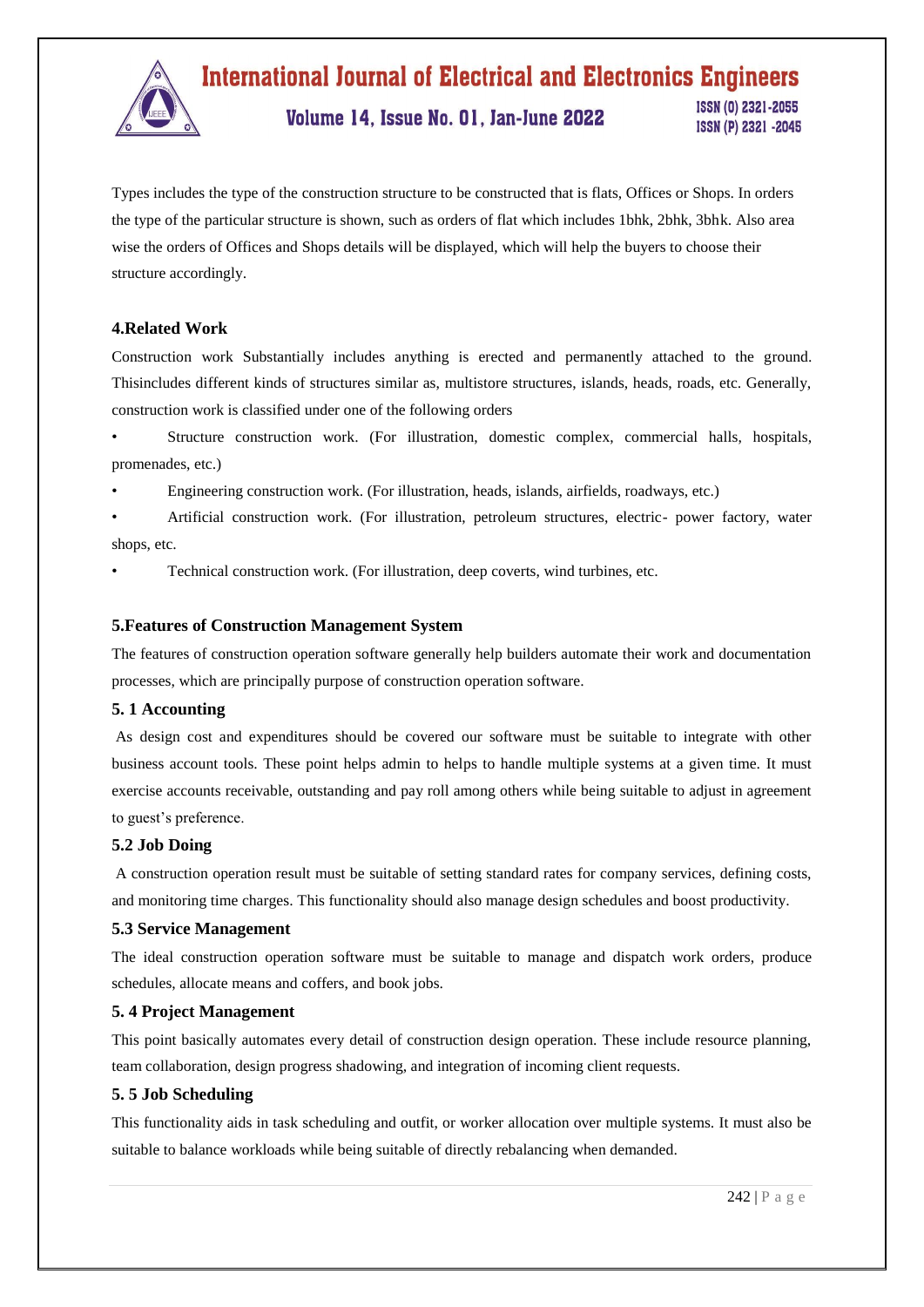

Volume 14, Issue No. 01, Jan-June 2022

ISSN (0) 2321-2055 ISSN (P) 2321 -2045

### **5.6 Reporting**

Construction operation software should be suitable to give directors control over design data. Decision- timber and the creation of data reports are also enhanced through the creation of design analytics reports. These in turn aid directors in assessing design status and trouble identification.

### **5.7 Document Management**

A critical point of construction operation software is its capability to manage material documents. analogous software enables companies to produce workflow data reports using a single platform. Doing thus greatly helps boost productivity, workflow processes, and information security.

#### **6.Elements of construction management system**

- Dashboard
- **Projects**
- **Expenses**
- Clients
- Vendors

#### **6.1 Dashboard**

The full number will appear in the dashboard. Withdrawal rate, estimated debit and estimated balance refer to the estimated or expected debit, deductions and balance. Incurred debit, incurred credit and incurred balance are transferred to actual credit, debit and balance.Details of related expenses can be obtained by clicking on the links provided on each credit card, debit and balance.

#### **6.2 Projects**

We have provided a button to add a project to the top of the page. The company can work on many projects at a time**.** 

#### **6.3 Expenses**

Details of all 6 cards displayed on the dashboard will be displayed here.

#### **6.4 Clients**

Includes customer data such as address, contact number, email id.

#### **6.5 Vendors**

Each design, whatever is its type or what kind of construction it involves, requires the participation of three main parties. These participants are the Owner, Engineer/ developer, and Contractor.

The figure below displays the relationship between each of these participants.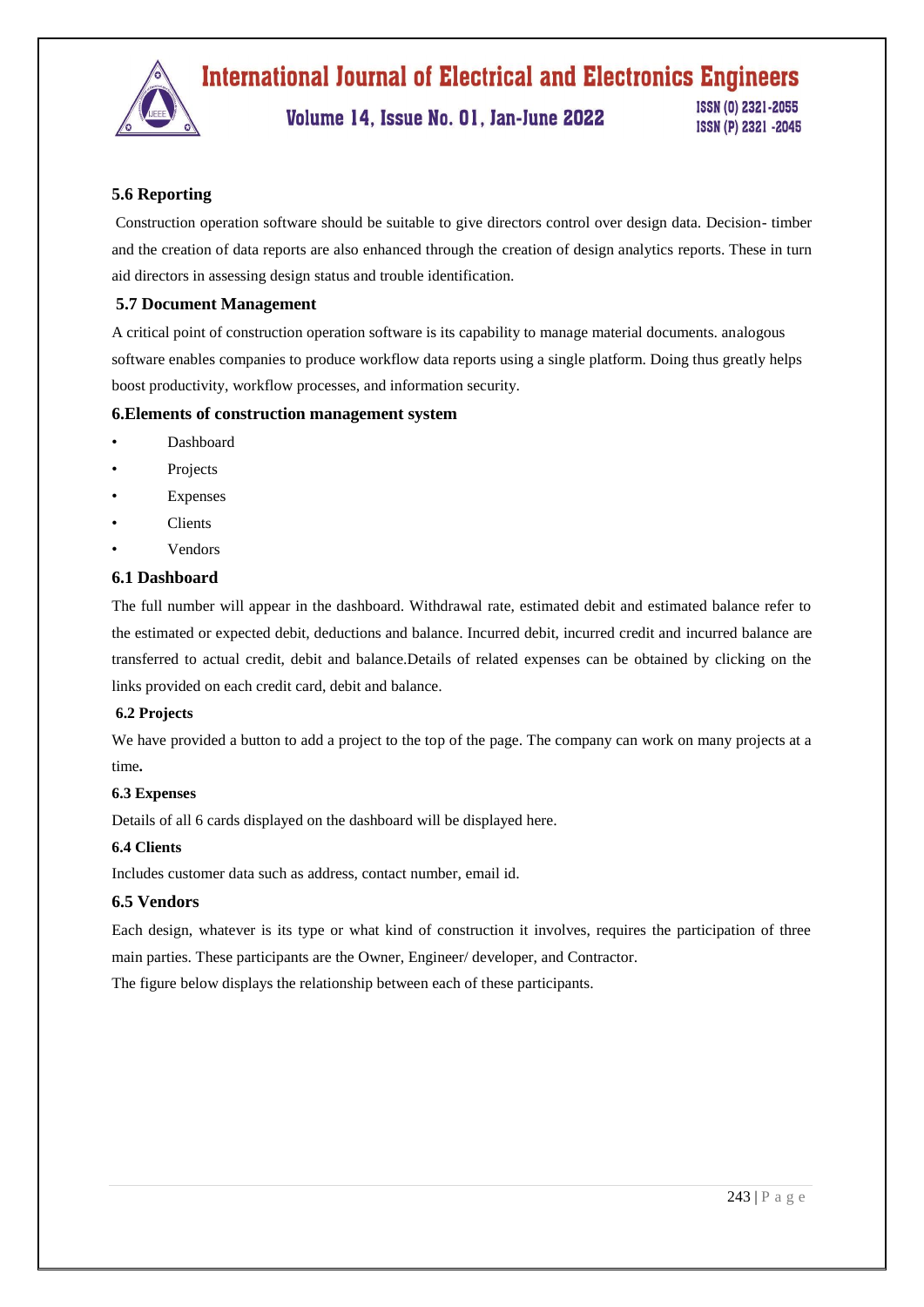



*Figure 2: Flow of process*

In addition to these main participants, there are other sub-players, similar as Advisers, Suppliers, Subcontractors, and numerous others. They're working together under the part of the Project Manager in order to deliver the design's final product.

#### **7. Project Lifecycle (Project Development Stages)**

**7.1 Initiation:** At this stage, design's range is determined. An understanding of the business surroundings to make sure that all the design's crucial controls are completely addressed and incorporated into the project. However, it's doubtful that the design is going to be successful in meeting the requirements for which it was accepted, if this stage isn't performed well.

**7.2 Panning & Design:** After the initiation stage is performed, the design's WBS is designed in addition to all other

design's documents which are set preconstruction. sometimes, a prototype of the final design's product is erected and tested.

**7.3 Execution:** This stage includes the factual procurement of the design's set plan or design.

**7.4 Ending & conservation:** The ending includes handing the final product over to the proprietor after the design is finished and the formal acceptance signed and published. The conservation, which is an ongoing process, includes the correction of any errors that have ever been made during the design's execution.

As shown below, Initiation, Planning & Design, Execution, and Closing & conservation are any design's development stages, whatever is its type.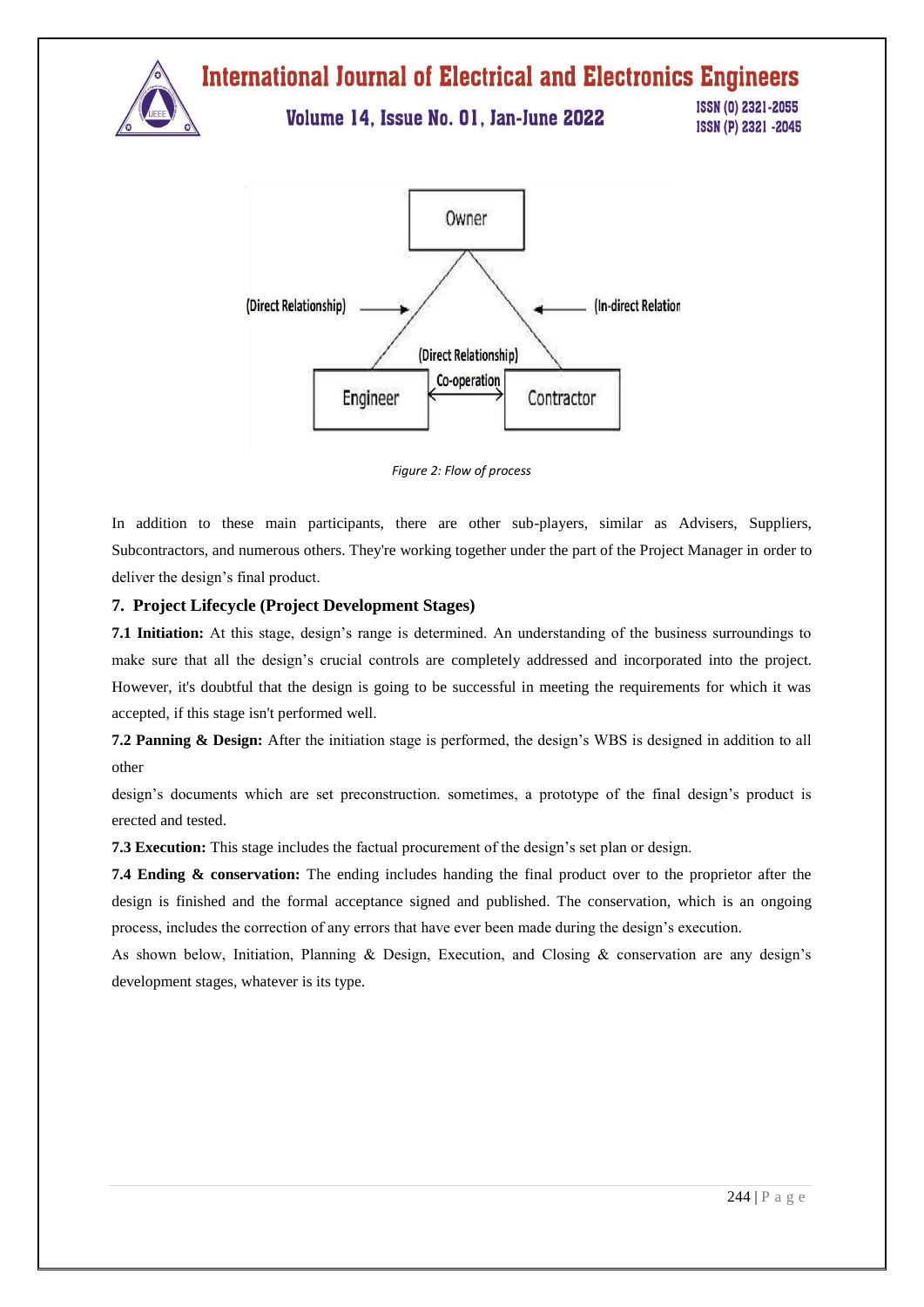

Volume 14, Issue No. 01, Jan-June 2022

ISSN (0) 2321-2055 ISSN (P) 2321 -2045

# **PROJECT LIFECYCLE METHODOLOGY**



*igure 3: Project Lifecycle*

The figure shows the workflow of the project below,



*Figure 4: Project Workflow*